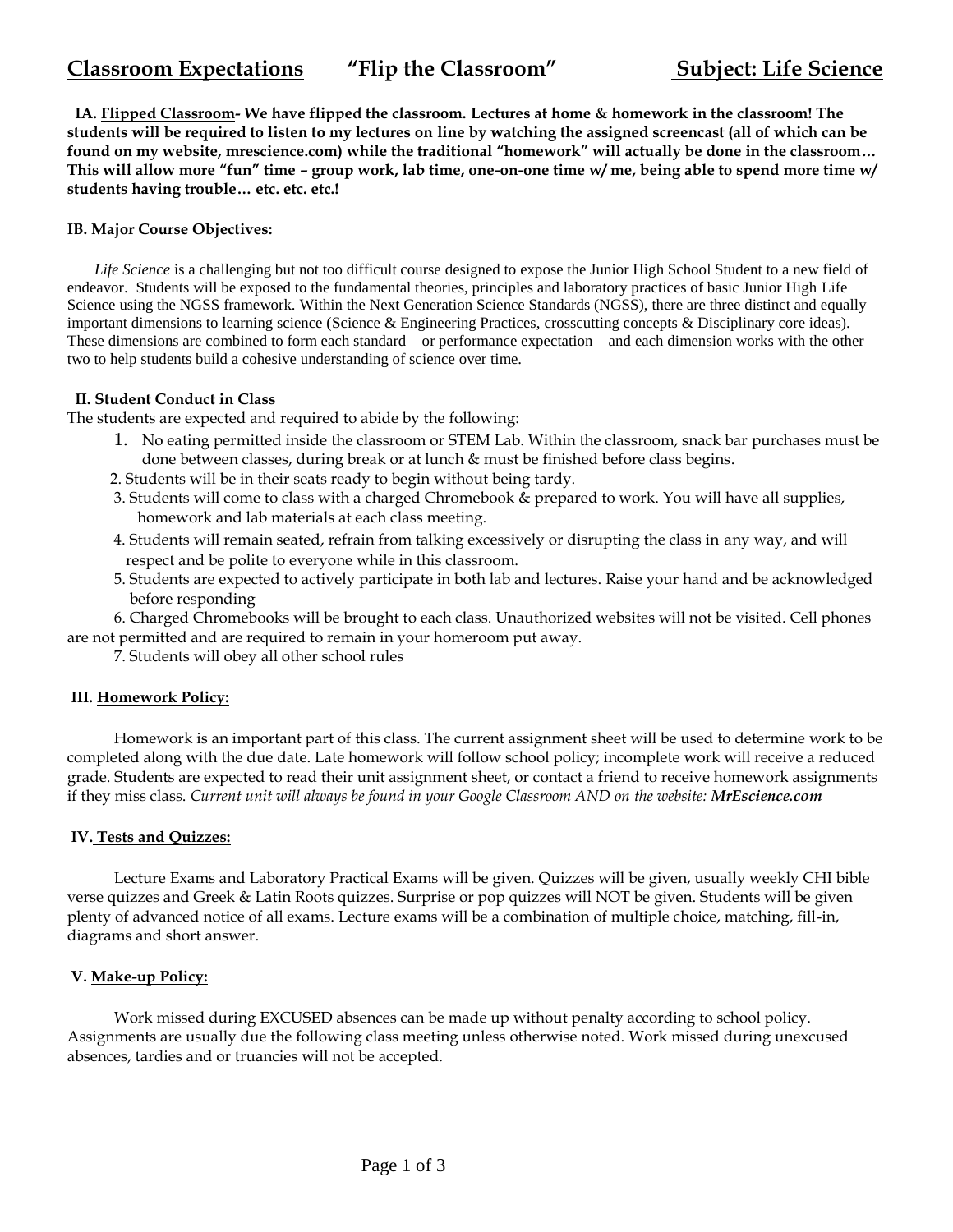## **VI. Grading Policy:**

 Grades are based on exams, practicals, quizzes, homework and classroom/lab participation. Extra Credit is not given. Your letter grade will be calculated based upon the following weighed percent's**: Exams 35%, Labs & Homework 60% and Classroom participation 5%. From these percents:** 90% - 100+% = A, 80%-89%= B, 70%-79%= C, 60%-69% = D, 59% and below = F.

#### **VII. Honor Code:**

 **Character**, **Honor**, and **Integrity** are my three words to live by. Cheating, stealing and dishonesty will not be tolerated in this classroom. Severe consequences will befall any choosing this direction.

#### **VII. Lab Responsibilities:**

 Safety is the primary concern during all Labs. Horseplay will not be tolerated. Lab assignments, required drawings and write-ups are due as described in the current assignment sheet.

#### **IX. Science Binder:**

 It is recommended that each student keep and maintain a three-ring Science Binder. It's OK to share a binder w/ another class. The clear plastic cover of the binder can hold the current assignment sheet.

#### **X. Assignment Sheets**

 Current unit assignment sheets are always found in your Google Classroom & on the website: **MrEscience.com.** At the beginning of each unit, an assignment sheet will be given to each student. This paper will list all reading required, all work that will be due and the days that the work will be turned in or graded, it will also list lecture exams, lab practical exams. Students and parents should review this sheet often and BUDGET THEIR TIME ACCORDINGLY!

## **Classroom Procedures**

#### *Opening Prayer*

 We are extremely fortunate to be attending a Christian School. Each class will begin with a short prayer to help us focus on the GOODNESS of GOD and the POWER of PRAYER.

#### *Class Time*

 Students will be in their assigned seats ready to work without being tardy. Students will bring all books, notebooks and supplies to each class. Once class begins, students are expected to participate, be prepared by having a binder with current unit handouts & worksheets. They should have questions ready to ask when we review the assigned screencasts.

#### *End of Class*

 Students will remain seated and wait to be dismissed by the instructor. Do not anticipate and begin putting your "stuff" away before I am through lecturing, etc.!! During Lab days, Students will begin clean-up 10 minutes before the end of class. Once your lab station is clean, return to your seat and wait to be dismissed

#### *Fire and Disaster Drills*

 Fire and Disaster drills are practiced often, Evacuation of the classroom may be necessary for any number of reasons. In case of emergency, students will calmly and quietly file out of the classroom in single file and meet outside in the designated area.